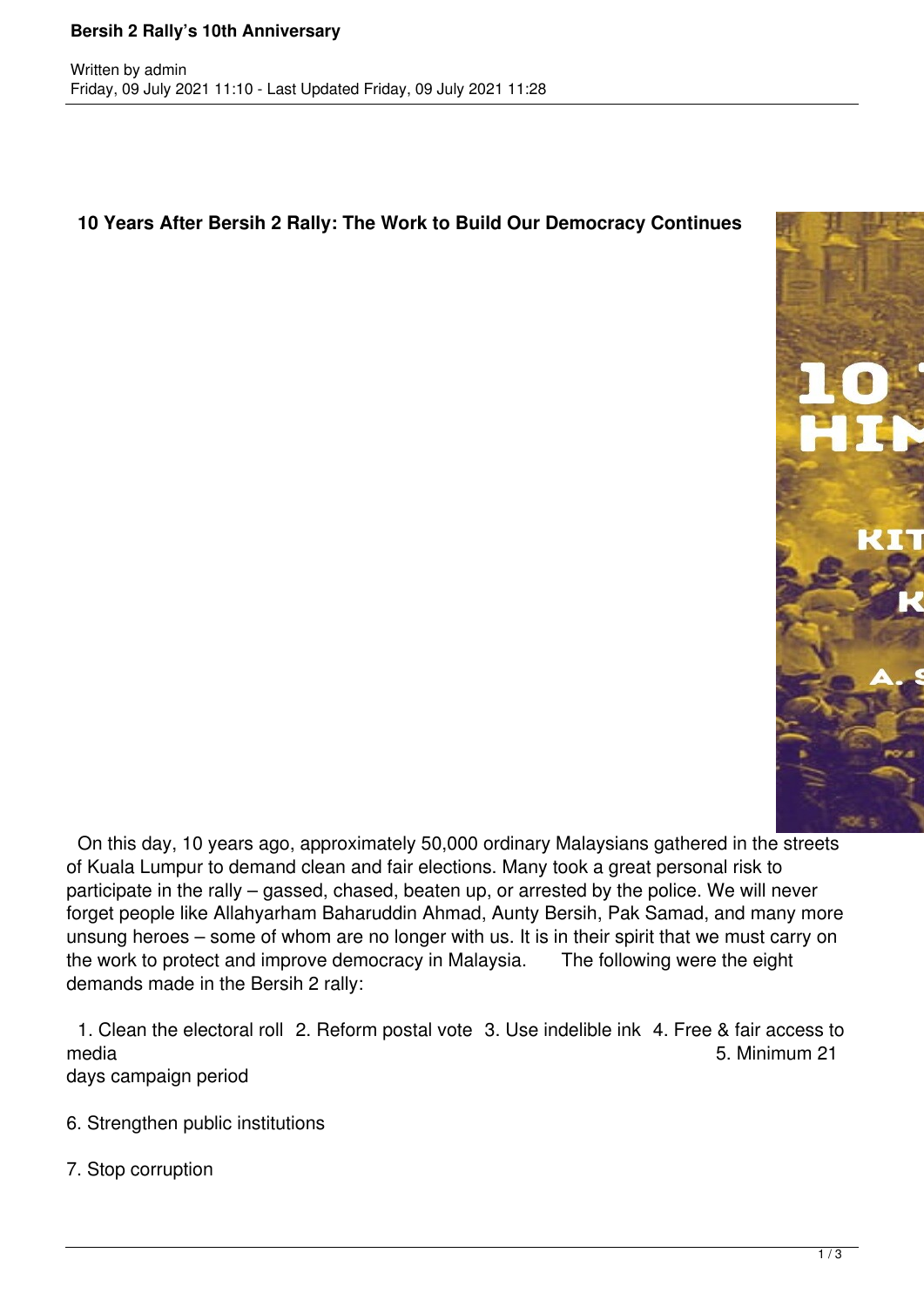## **Bersih 2 Rally's 10th Anniversary**

## 8. Stop dirty politics

 While not all of our goals have been achieved, the Malaysian people should be proud of how far we have come. The 14th General Election enabled a peaceful transition of power for the first time in Malaysia's history, followed by installation of a new set of Election Commissioners. Since the new team took over, they have improved on the processes of conducting elections, started the process of cleaning up the electoral roll and engaged more with civil society organisations and other stakeholders. An Electoral Reform Committee (ERC) was established with a two-year mandate to explore all areas of reform needed to make our electoral system more robust and fair. Unlike previously, BERSIH 2.0 has been in multiple public dialogues and engagement with the Election Commission and was represented in the ERC to push for electoral reforms. On the table is a review of the current First-Past-The-Post (FPTP) election system, delineation, voters registration, election management body reform, caretaker government, voters education, political financing and all related legal amendments needed. Plans are also underway to lower the voting age to 18, releasing a block of another 4 million voters by GE15 and implementing automatic voters registration.

 Our work has not ended, it probably never will. Like you, we are not satisfied with the slow pace of reforms. We acknowledge that things have not turned out the way voters imagined it to be. But progress is not linear and cynicism is not a solution. We do a disservice to ourselves if we give up on our democracy. From day one, BERSIH 2.0 is clear about our role as an electoral watchdog. We have expanded our scope of work to include spreading public education, monitoring elections, conducting research for policies and legislation related to elections and democracy, and lobbying key legislators and stakeholders to enact meaningful and concrete change.

 The Bersih 2 rally and the subsequent protests have normalized protest as a legitimate action to express the Rakyat's sentiments. At the same time, we are never reckless when it comes to organising big rallies especially when it concerns the health and safety of the participants. We reiterate that holding peaceful rallies are never, and can never be off the table, in a parliamentary democracy.

 To celebrate and honor the 10th year anniversary of the historic Bersih 2 rally on 9th of July 2011, we call upon our supporters and volunteers to:

 1) Share your stories through #KisahBersih709 or #BersihStories709, an oral history Campaign, which runs throughout July. 2) Wear yellow to commemorate the protest and share your pictures on social media. 3) Join our

programs related to Bersih 2 rally's 10th anniversary, starting with tonight's webinar featuring the past and present Bersih chairpersons.

 The people that showed up on 9 July 2011 in Kuala Lumpur and other cities globally saw that democracy manifest itself in the rakyat. A rally is simultaneously an event, a space, a community, a democratic ideal, and a sense of belonging which contribute to political socialization and civic participation.

 BERSIH 2.0 once again thanks the Rakyat for their courage and support for the cause of free and fair elections and democracy shown on the 9th of July 2011. We must continue to be vigilant to work on Malaysian democracy. Let us always remember the moment when thousands of Malaysians sang Negaraku together, and how that made us feel. We will carry this